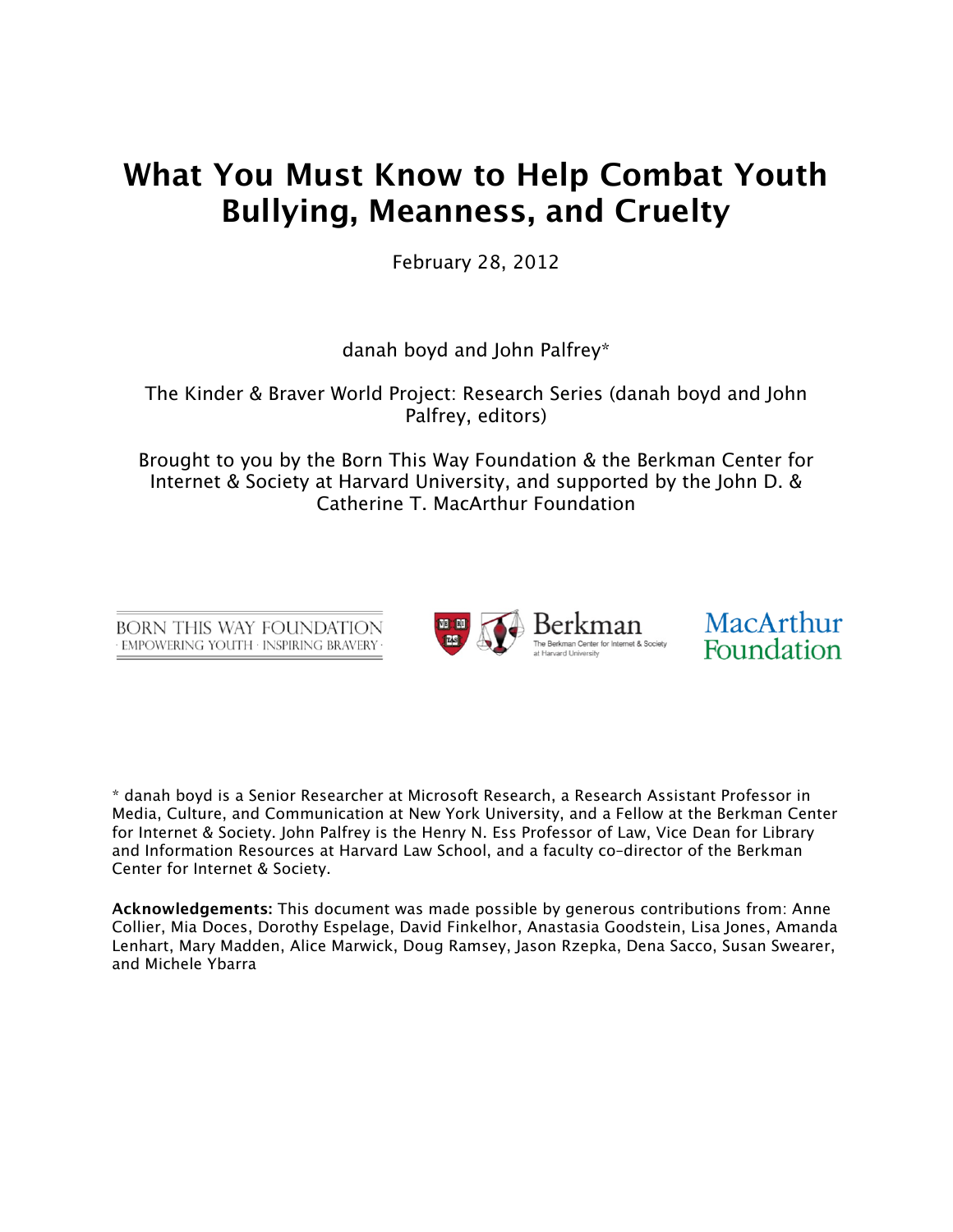In order to empower youth to create a kinder and braver world, we must begin by making sure that youth are safe. Youth are not safe when they are being bullied, harassed, or threatened. Thus, one of the first things that we must do to help youth be safe is combat the culture of meanness and cruelty that is at the root of bullying, peer violence, and abuse.

Bullying is a systems problem and many well-intended people don't realize the complexity of the issue. The following are research-driven elements of bullying that should ground any discussion of how to address this complex issue.

## **What is Bullying?**

- 1. **Bullying is a serious issue**. It leaves scars and makes learning hard. Both those who are victims of bullying and those who bully others face serious educational, social, and psychological challenges. We need to address bullying in order to make certain that all youth have the ability to grow up healthy and happy.
- 2. **Bullying is not universal.** Approaching the issue as though bullying happens to everyone makes it harder to address. Youth who are socially marginalized are more likely to be bullied, including LGBTQ-identified individuals and those with disabilities. Bullying also plays out differently across gender and age, ethnicity and race.
- 3. **Not all aggression is bullying.** Bullying refers to repeated psychological, social, and physical aggression propagated by those who are more physically or socially powerful. Bullying is on a continuum of aggressive and violent behavior, which also includes things like dating violence, peer aggression, gang violence, sexual violence, etc. All are bad, but not all are bullying.
- 4. **"Bullies" aren't the source of the problem; they're often a symptom of the problem**. Many bullies have problems at home or in school, and need help just as much as those who are targets of and bystanders to bullying. Bullies are often victims in other contexts who are lashing out in situations where they have power. We must have empathy for those who hurt as well as those who are being hurt. Recognizing this is crucial to stopping the cycle of bullying.
- 5. **Bullying is tightly entwined with a host of other related issues,** including drama and teasing, social rivalry, physical and sexual violence, mental health issues and identity struggles. We cannot address one without the other. Furthermore, we must be careful choosing our terms because many adult-driven terms do not resonate with youth.

#### **How to Intervene**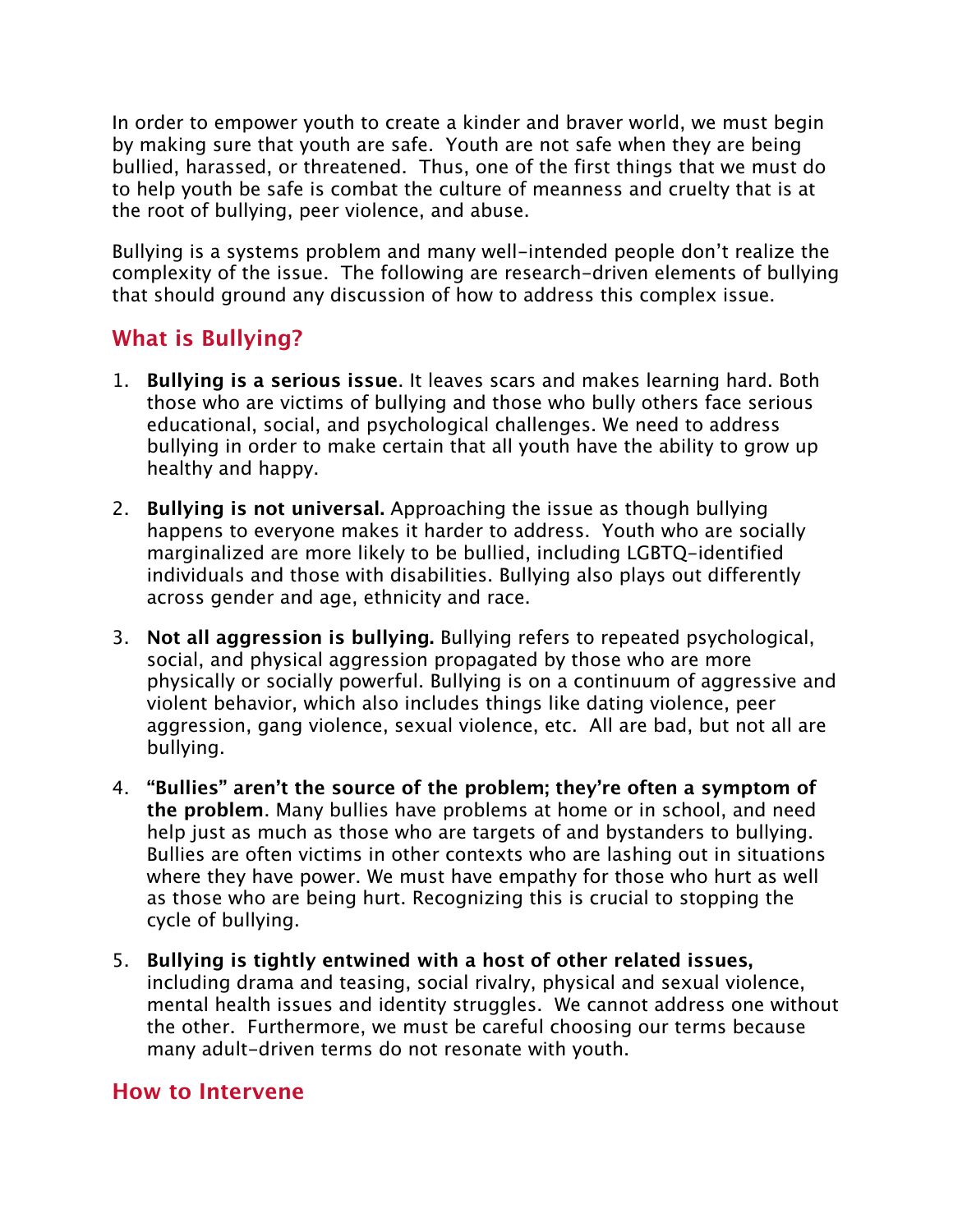- 6. **There are no silver-bullet solutions.** To combat bullying, we need everyone to be engaged. We need holistic solutions that involve youth, parents, educators, social workers, mental health experts, community members, religious leaders, law enforcement, and others who touch the lives of youth.
- 7. **Public policies must enable and fund educational prevention programs.** Prevention programs do more to address bullying than punitive approaches. Very few government initiatives provide funding and schools lack resources to implement curricula in ways that would make it effective.
- 8. **"Zero tolerance" school policies are ineffective.** They sound good, but they do tremendous damage in schools and are often correlated with a rise in bullying and other forms of aggression. Consequences for bullying should be clear, but support structures must also be put in place to help youth learn from their mistakes. We need to teach youth to be courageous and kind, not to avoid adults.
- 9. **All interventions should be evaluated and assessed.** Even the most wellintended programs may not be effective. Worse: some programs may actually have unintended consequences when implemented in certain circumstances (e.g., peer mentoring). Interventions should be coupled with assessment plans in order to assess their efficacy.
- 10. **Developing interpersonal skills is key to addressing bullying.** To be effective, much of what needs to be done takes a constructive form, even though the public narrative tends to emphasize punitive approaches. Programs that emphasize social-emotional learning tend to work best.
- 11. **Mental health support is essential to addressing bullying.** While bullying can be devastating to youth, mental health issues often compound it. Mental health is an invisible component of most bullying and suicide cases. It is also an arena that is underfunded, under-supported, and underrecognized.
- 12. **Adults – especially school staff – need to be trained.** Training youth is important, but adults need to be trained in order to help youth. Lack of training can make bullying situations much worse. Parents, teachers, staff, and all adults who work with youth need help and guidance to support youth. When adults don't have the skills to help youth manage bullying, "tell a trusted adult" is not a helpful prevention messaging. "Toughen up" is never a good response, yet it is a common one expressed by well-intended adults.
- 13. **Bystanders have a critical role to play, but they also need support.** In order to ask bystanders to speak up whenever they witness bullying, we